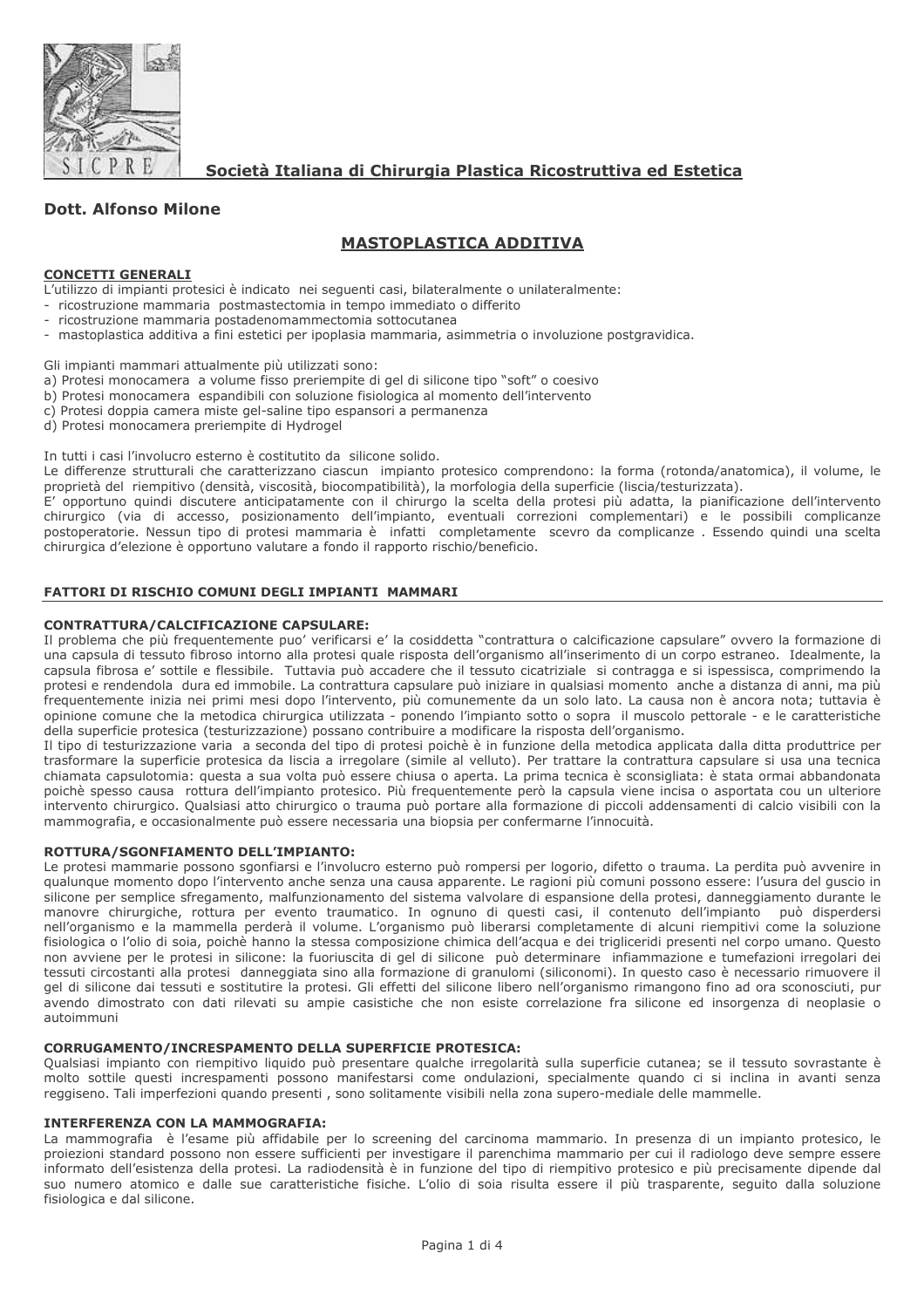#### RISCHI CHIRURGICI E COMPLICAZIONI ASSOCIATI ALLE PROTESI MAMMARIE

SANGUINAMENTO ED EMATOMA: Ogni intervento chirurgico comporta il rischio di sanguinamento o di ematoma (raccolta di sangue coagulato nei tessuti). Quelli di piccole dimensioni possono essere riassorbiti dai tessuti come qualsiasi contusione; nel caso di raccolte più ampie è necessario invece drenarle per consentire una adeguata cicatrizzazione. Ogni manovra chirurgica deve essere condotta con cura per evitare danneggiamenti alla protesi. Talvolta l'ematoma così come il sieroma e l'infezione si presume possano contribuire alla formazione della capsula perioprotesica.

SIEROMA: E' una raccolta di fluido intorno alla protesi o all'incisione. Raramente causa problemi a lungo termine, ma occasionalmente deve essere drenato.

INFEZIONE: L'infezione può eventualmente complicare ogni intervento chirurgico. Può insorgere nell'immediato postoperatorio o a distanza di tempo dall'intervento. Si manifesta con febbre, dolore, eritema e senso di tensione nella sede dell'impianto protesico. Generalmente si ottiene risoluzione con terapia antibiotica, ma talvolta possono essere necessari il drenaggio di una raccolta o la rimozione dell'impianto.

DISESTESIA DEL COMPLESSO AREOLA/CAPEZZOLO: Qualsiasi intervento sulla mammella può causare temporaneo aumento o diminuzione della sensibilità del capezzolo e/o della mammella. Solo occasionalmente può risultare a carattere permanente

**ESTRUSIONE DELL'IMPIANTO:** E' una complicanza rara sia in caso di ricostruzione che di mastoplastica additiva. Cause concomitanti possono essere: infezione, deiscenza delle ferite, necrosi, contrattura capsulare, capsulotomia chiusa, tessuto sovrastante la protesi inadeguato (post-radioterapia, tessuto cicatriziale). Necessita di asportazione e successivo riposizionamento dell'impianto.

DOLORE: Può far seguito all'atto chirurgico o comparire associato ad altre eventuali complicanze (contrattura capsulare, infezione, sieroma, ematoma). E' controllabile mediante analgesici o rimuovendo la causa scatenante.

NECROSI: La presenza di tessuto necrotico può inibire la quarigione delle ferite chirurgiche e richiedere una correzione. Può far seguito ad infezione, a sofferenza tissutale, a deiscenza delle ferite, all'introduzione di farmaci steroidei nella tasca periprotesica. Il fumo di sigaretta può interferire con i processi di guarigione aumentando l'incidenza di necrosi tissutali.

RISULTATO NON SODDISFACENTE: cicatrici ipertrofiche o deformanti, dislocazione protesica, palpabilità e visibilità dell'impianto. Anche se il chirurgo prende tutte le precauzioni possibili prima e durante l'intervento, esistono ancora fattori che possono interferire con un risultato soddisfacente. Si raccomanda di discutere tutte queste possibilità con il chirurgo prima dell'intervento.

### **FATTORI DI RISCHIO RARI**

MALATTIE AUTOIMMUNI E DEL TESSUTO CONNETTIVO: Molti dibattiti sono stati aperti sulla possibilità che le protesi riempite con gel di silicone possano indurre la comparsa di malattie autoimmuni tipo artrite reumatoide, sclerodermia, lupus, et al. ma non sono mai state dimostrate relazioni causa-effetto. Recenti studi peraltro non ne confermano il collegamento. Le protesi riempite con olio di soia sono invece sconsigliate in caso di pazienti con problemi del metabolismo lipidico (iperlipemia patologica, nefrosi lipoidea, pancreatite acuta).

**CARCINOMA MAMMARIO:** Non vi sono prove scientifiche che mettano in relazione gli impianti mammari con l'insorgenza di carcinomi. Recenti studi indicano soltanto percentuali normali di carcinoma alla mammella in donne portatrici di protesi rispetto a gruppi di pazienti non portatrici di protesi.

ALLATTAMENTO AL SENO : La protesi mammaria generalmente non interferisce con l'allattamento al seno poichè l'impianto è inserito sotto il tessuto ghiandolare e non al suo interno. Se questo fattore crea preoccupazione nella paziente si raccomanda di discuterne ampliamente con il chirurgo prima di programmare l'intervento.

La pratica della medicina e della chirurgia non è una scienza esatta; anche se si attendono risultati soddisfacenti NON ESISTE GARANZIA, ESPRESSA O IMPLICITA, SUGLI ESITI OTTENIBILI poichè influenzati da svariati fattori.

# Protocollo per intervento di **MASTOPLASTICA ADDITIVA**

Lo scopo del seguente modulo di consenso è di fornire al paziente, in aggiunta al colloquio preoperatorio con il chirurgo, le informazioni riquardanti le caratteristiche ed i rischi connessi con all'intervento di MASTOPLASTICA ADDITIVA. La preghiamo pertanto di leggere attentamente quanto segue, di discutere con il chirurgo la spiegazione di ogni termine che non fosse chiaro e quindi firmare documento come conferma di avere ben informazioni di questo compreso  $|e|$ ricevute. Un seno non sviluppato oppure poco sviluppato o leggermente cadente può acquistare un aspetto piacevole solo con un intervento chirurgico:  $|a|$ Mastoplastica additiva Tale intervento consiste nell'inserimento in regione mammaria (sopra o sotto il muscolo pettorale) di apposita protesi. sottomammarie, La via d'accesso e la conseguente cicatrice possono essere periareolare  $\circ$ ascellari. Il tipo di anestesia, i tempi di degenza, la frequenza di medicazioni, l'epoca della rimozione di punti dipendono dal singolo caso clinico dalla tecnica impiegata. e Il risultato è di solito ottimale ma in una modesta percentuale di casi le protesi vanno incontro ad un indurimento che può essere per paziente fastidioso la  $\mathsf{e}% _{0}\left( \mathsf{e}\right)$ talvolta anche alterare la forma stessa del seno. Si possono verificare, anche se raramente, come in ogni intervento chirurgico, raccolte ematiche o sierose o infezioni che possono comportare un prolungamento del trattamento post-operatorio ed eccezionalmente la rimozione delle protesi.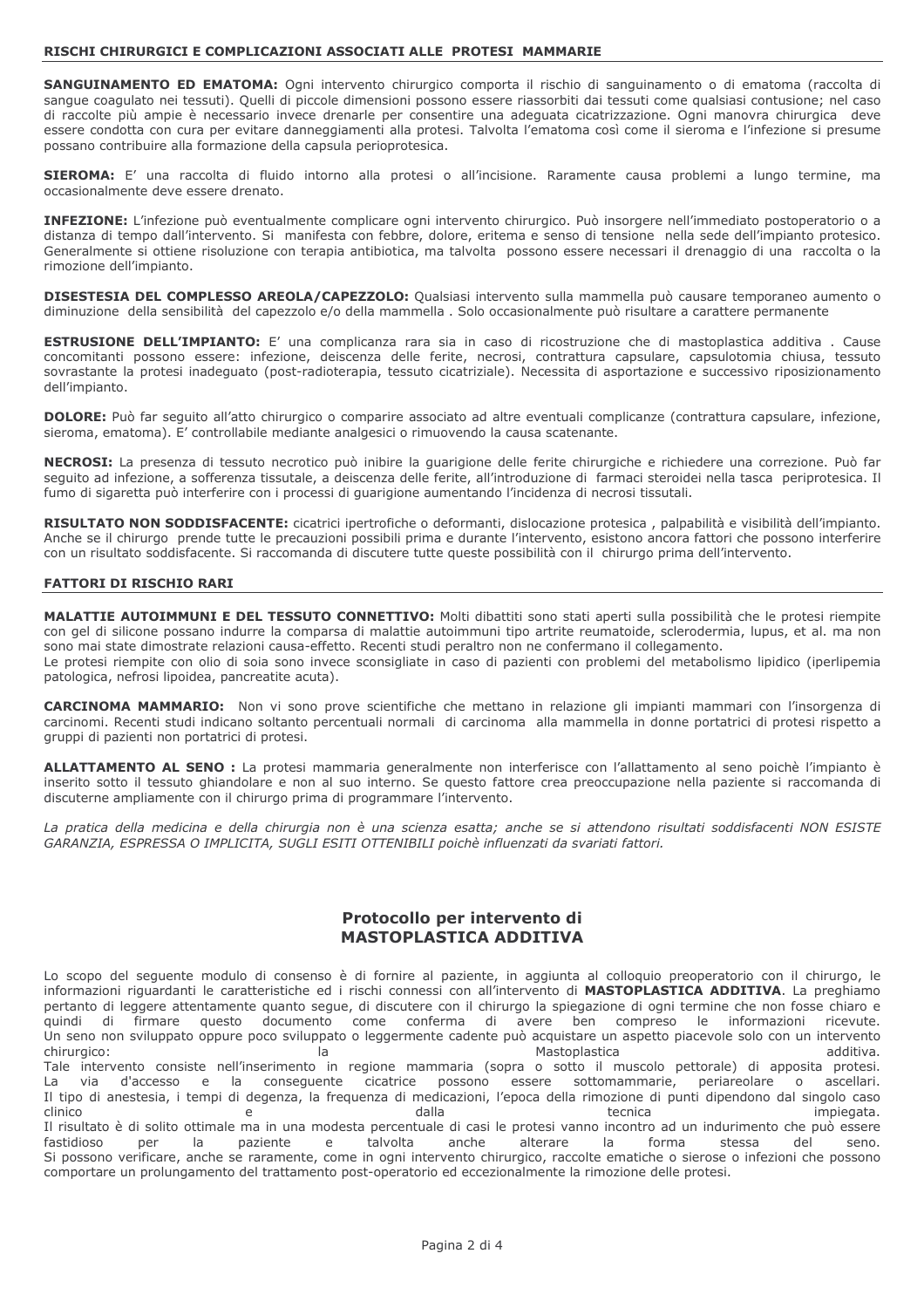### PRIMA DELL'INTERVENTO DI MASTOPLASTICA ADDITIVA

- Informare il chirurgo di qualsiasi eventuale trattamento con farmaci (soprattutto cortisonici, contraccettivi, antipertensivi, cardioattivi, anticoagulanti, ipoglicemizzanti, antibiotici, tranquillanti, sonniferi, eccitanti, ecc.).
- Sospendere l'assunzione di medicinali contenenti acido acetilsalicilico (es. Alka Seltzer, Ascriptin, Aspirina, Bufferin,  $\bullet$ Cemerit, Vivin C, ecc).
- Eliminare o ridurre il fumo almeno una settimana prima dell'intervento.
- Segnalare immediatamente l'insorgenza di raffreddore, mal di gola, tosse, malattie della pelle.
- Procurarsi un reggiseno in tessuto elastico.
- Organizzare, per il periodo post-operatorio, la presenza di un accompagnatore/trice, che può essere utile, anche se non  $\bullet$ indispensabile.

# ALLA VIGILIA DELL'INTERVENTO DI MASTOPLASTICA ADDITIVA

- Praticare un accurato bagno di pulizia completo; rimuovere lo smalto dalle unghie delle mani e dei piedi, depilare le ascelle.
- Non assumere cibi né bevande, a partire dalla mezzanotte.  $\bullet$

# IL GIORNO DELL'INTERVENTO DI MASTOPLASTICA ADDITIVA

Mantenere rigorosamente il digiuno e indossare un indumento da notte completamente apribile sul davanti con maniche molto comode.

# DOPO L'INTERVENTO DI MASTOPLASTICA ADDITIVA

- Alla dimissione farsi accompagnare a casa in automobile.
- $\blacksquare$ Cercare di non utilizzare i muscoli pettorali e quindi non forzare sulle braccia per alzarsi dal letto.
- Per almeno due giorni non fumare, per evitare colpi di tosse e quindi possibili sanguinamenti.
- E' consentita una cauta ripresa della attività sessuale non prima di 7 giorni.
- Per almeno 1 settimana non guidare l'automobile.
- Per almeno due settimane non compiere ampi movimenti con le braccia e non sollevare pesi.
- Eventuali attività sportive possono essere riprese dopo un mese.
- Per almeno 1 mese evitare l'esposizione diretta al sole o al calore intenso (es. sauna, lampada UVA) e non dormire sulla pancia.
- E' possibile praticare una doccia di pulizia solo dopo la rimozione dei punti.

### Al minimo dubbio di un andamento anormale del periodo postoperatorio o per qualsiasi altro problema inerente l'intervento, consultate senza esitazione il Vostro Chirurgo.